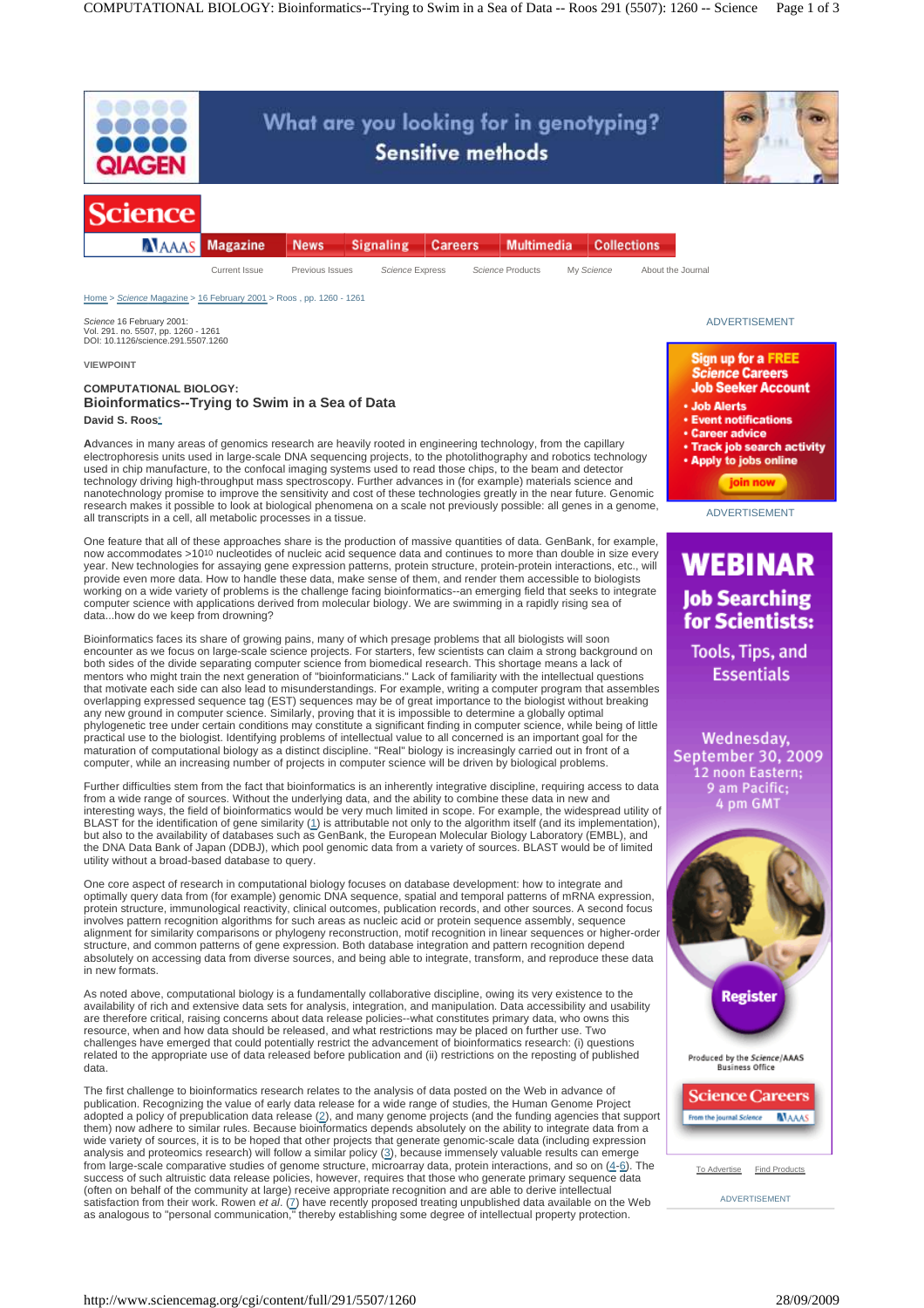The difficulty with this approach comes in determining what types of analysis should require permission from the submitters, and what types of analysis can reasonably be prohibited. Clearly, the identification of individual genes of interest for further experimental analysis must be acceptable--perhaps even without the need for formal permission- otherwise, early data release serves no purpose at all. Conversely, second-party publication of raw, unpublished, sequence data posted on the Web must be viewed as violating ethical standards--analogous to the verbatim plagiarism of unpublished results from a meeting presentation. Where to draw the line in intermediate cases will ultimately depend on the intellectual contributions provided by the manuscript in question, and whether such work might reasonably have been expected to emerge in due course from those who generated the original data (7). Such considerations of "value added" are not terribly different from those normally applied during manuscript review, but require special consideration by reviewers and editors of the anticipated contributions from the original submitter.

Experience with the Plasmodium falciparum genome project (8-15) suggests that disagreements over what kinds of data and analyses are permissible for publication are sometimes attributable to the failure of second parties to adequately consider the interests and involvement of those generating the primary data. More often, however, disputes are attributable to a lack of understanding: either on the part of biologists, who do not fully appreciate the<br>long lag that may reasonably be expected between (for example) the first appearance of shotgun sequenc and final sequence closure and annotation, or on the part of those generating the primary data, who may not fully<br>appreciate the intellectual contributions of biologists/bioinformaticians. One hopes that as the gulf betwee engaged in the application of genomic technologies, bioinformatics research, and laboratory analysis is bridged by understanding, these problems will diminish in importance. Increased acceptance of Web-based release as a form of publication (for hiring, promotion, tenure decisions, etc.), as well as increased understanding of the nature of "big science" projects in biology, will also reduce tensions.

The second challenge to bioinformatics research derives not from restrictions on data access but from restrictions on downstream use, such as incorporation into new or existing databases. This challenge is of a more fundamental<br>nature, involving not just when bioinformatic analysis is permissible, but what kinds of analyses can be carried Today's publication of a draft analysis of the human genome by Celera Genomics (<u>16</u>) focuses a spotlight on this<br>question, because the primary data themselves are being released only through a private company that places restrictions on the reposting and redistribution of their data. Other genome-scale projects, including a recent analysis of protein-protein interactions in Helicobacter pylori (17), have placed similar restrictions on the reposting of primary data.

As described in the accompanying editorial (18), Science has taken care to craft a policy which guarantees that the data on which Celera's analyses are based will be available for examination. But the purpose of insisting that primary scientific data be released is not merely to ensure that the published conclusions are correct, but also to permit building on these results, to allow further scientific advancement. Bioinformatics research is particularly dependent on unencumbered access to data, including the ability to reanalyze and repost results. Thus the statement that "… any<br>scientist can examine and work with Celera's sequence in order to verify or confirm the conclusions of the perform their own basic research, and publish the results" (19) is inaccurate with respect to research in bioinformatics. For example, a genome-wide analysis and reannotation of additional features identified in Celera's database could not be published or posted on the Web without compromising the proprietary nature of the underlying data. Nor could this information be combined with the resources available from other databases--such as the information from additional species necessary for cross-species comparisons, or data from microarray and proteomics resources that would permit queries based on a combination of genome sequence data, expression patterns, and structural information. It is certainly true that the present state of genomics research would never have been achieved without the freedom to use (properly attributed) information from GenBank/EMBL/DDBJ.

The potential for restricting downstream analysis offers the prospect of making a wealth of proprietary data generated by private companies accessible to the research community at large, but this potential comes at a very great cost. Imagine, for example, genomics research in a world where GenBank/EMBL/DDBJ did not exist and could not be assembled because of ownership restrictions. Five years ago, the Bermuda Conventions (2) established a standard for the release of genome sequence data that has served biologists very well; we should consider carefully what<br>precedent to establish for the next 5 years, as considerations of data-release and data-use policy are likely far-reaching implications for all of biomedical research.

The "postgenomic era" holds phenomenal promise for identifying the mechanistic bases of organismal development, metabolic processes, and disease, and we can confidently predict that bioinformatics research will have a dramatic<br>impact on improving our understanding of such diverse areas as the regulation of gene expression, protein s determination, comparative evolution, and drug discovery. The availability of virtually complete data sets also makes negative data informative: by mapping entire pathways, for example, it becomes interesting to ask not only what is present, but also what is absent. As the potential of genomics-scale studies becomes more fully appreciated, it is likely that genomics research will increasingly come to be viewed as indistinguishable from biology itself. But such<br>research is only possible if data remain available not only for examination, but also to build upon. It i a sea of data while bound and gagged!

### **References and Notes**

- 1. S. F. Altschul et al., J. Mol. Biol. **215**, 403 (1990) **[Medline]**.
- 2. **www.wellcome.ac.uk/en/1/biopoldat.html**; **www.nhgri.nih.gov/Grant\_info/Funding/Statements/RFA/data\_release.html**, see also **www.usinfo.state.gov/topical/global/biotech/00031401.htm**.
- 3. A. Brazma et al., Nature **403**, 699 (2000) **[Medline]**.
- 4. R. L. Tatusov et al., Science **278**, **631** (1997).
- 5. R. L. Tatusov et al., Nucleic Acid Res. **29**, 22 (2001) **[Medline]**.
- 6. S. Chu et al., Science **282**, **699** (1998).
- 7. L. Rowen, G. K. S. Wong, R. P. Lane, L. Hood, Science **289**, **1881** (2000); see also letter from E. Bell, response from L. Rowen and L. Hood, Science **290**, **1696** (2000), and letter from R. W. Hyman, Science **291**, **827** (2001). 8. M. J. Gardner, Science **282**, **1126** (1998).
- 9. S. Bowman et al., Nature **400**, 532 (1999) **[Medline]**.
- 10. R. F. Waller et al., Proc. Natl. Acad. Sci. U.S.A. **95**, 12352 (1998) **[Medline]**.
- 11. H. Jomaa et al., Science **285**, **1573** (1999).
- 12. S. A. Kyes, J. A. Rowe, N. Kriek, C. I. Newbold, Proc. Natl. Acad. Sci. U.S.A. **96**, 9333 (1999) **[Medline]**.
- 13. Nature **405**, 719 (2000) **[Medline]**.
- 14. C. Macilwain, Nature **405**, 601 (2000) **[Medline]**; see also letter from M. Gottlieb et al., Nature **406**, 121 (2000) **[Medline]**.
- 15. The Plasmodium Genome Database Collaborative, Nucleic Acids Res. **29**, 66 (2001) **[Medline]**.
- 16. C. Venter et al., Science **291**, **1304** (2001).

**FEATURED JOBS** 

# **Featured Jobs**

**Tenure Track Faculty** Position in Stem Cell…

> Medical College of Wisconsin

Milwaukee-WI-United **States** 

**Tenure-Track Position** in Neurobiology

> Pennsylvania State University

University Park-PA-United States

3. POSTDOCTORAL/RES **ASSOCIATE POSITIONS** 

> University of Kentucky

-United States

**Junior Faculty Position** 

> University of Texas, Austin

Austin-TX-United States

5. Senior Faculty